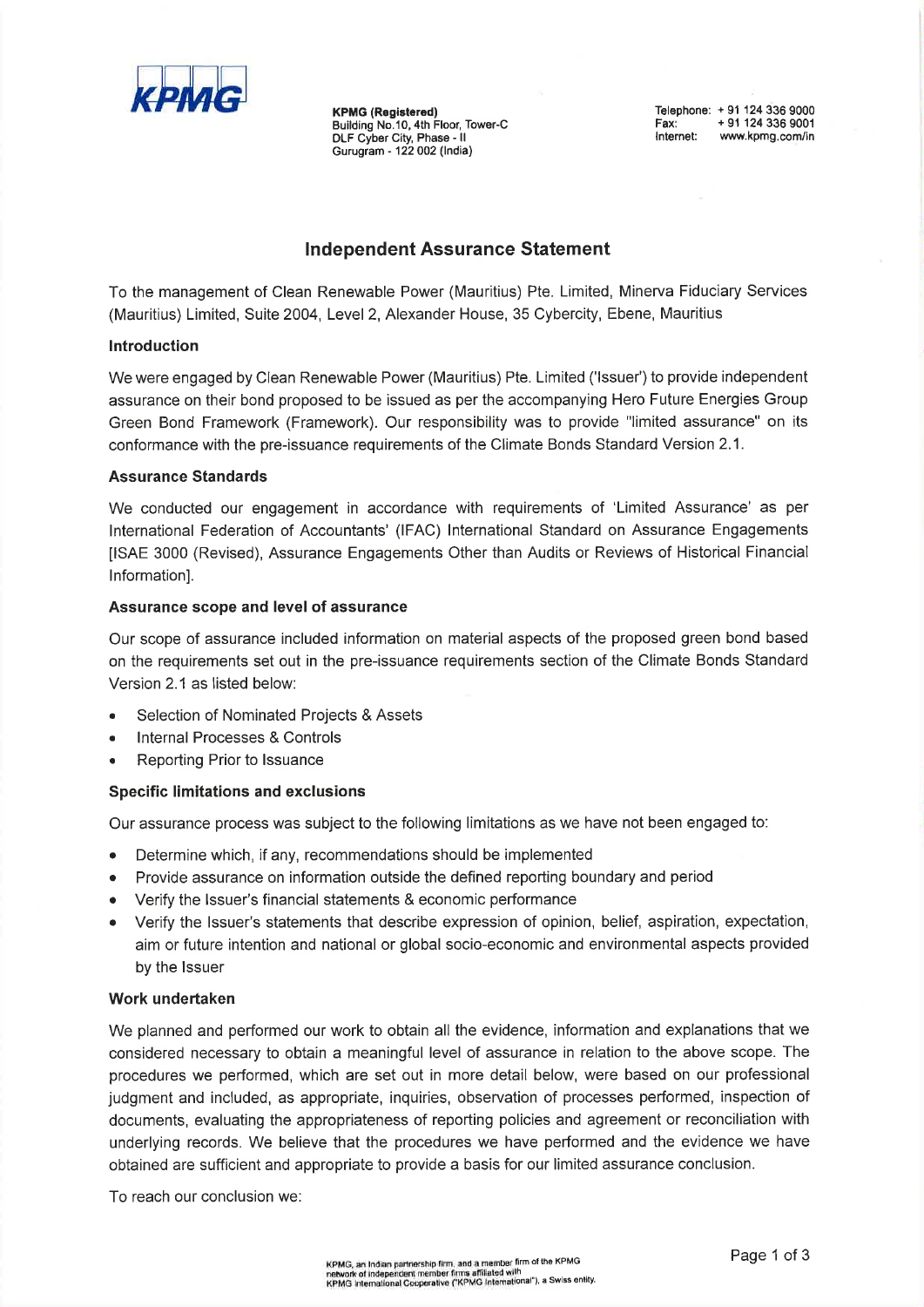

- Conducted interviews with management and key staff responsible for the green bond to obtain an understanding of the processes, systems and controls in place for management of bond proceeds;
- Checked documentation which supports objectives of the Issuer and their Special Purpose Vehicles that will utilize the bond proceeds;
- Checked the Issuer's Green Bond Framework that includes processes, systems and controls in place for management of bond proceeds; investment areas for green bond proceeds and intended types of temporary investment instruments for the management of unallocated proceeds;
- Checked the list of nominated projects which are proposed to be associated with the green bond and their conformance with eligibility requirements specified in Part B of the Climate Bonds Standard; and
- Compared the total volume of bond proceeds with the fair market value of nominated projects proposed to be funded through bond proceeds.

### **Conclusions**

The following conclusion is based on the work performed and evidence obtained and the scope of our assurance engagement described above.

Nothing has come to our attention to suggest that the bond proposed to be issued as per the Framework, is not, in all material respects, conforming to the pre-issuance requirements of the Climate Bonds Standard Version 2.1.

#### Independence

The assurance was conducted by a multidisciplinary team including professionals with suitable skills and experience in auditing environmental, social and economic information in line with the requirements of ISAE 3000 standard. Our work was performed in compliance with the requirements of the IFAC Code of Ethics for Professional Accountants, which requires, among other requirements, that the members of the assurance team (practitioners) as well as the assurance firm (assurance provider) be independent of the assurance client, in relation to the scope of this assurance engagement. The Code also includes detailed requirements for practitioners regarding integrity, objectivity, professional competence and due care, confidentiality and professional behaviour. We have systems and processes in place to monitor compliance with the Code and to prevent conflicts regarding independence. We apply ISQC 1 and comply with the applicable independence and other ethical requirements of the IESBA code.

#### **Management's responsibility**

The Management of the Issuer is responsible for ensuring that the Issuer and their green bond complies with the requirements of the Climate Bonds Standard. This responsibility includes designing, implementing and maintaining systems and processes relevant for the management of green bond proceeds.

The Management of the Issuer is also responsible for preventing and detecting fraud and for identifying and ensuring that Issuer complies with laws and regulations applicable to its activities.

#### **Our responsibility**

Our responsibility is to report in the form of an independent limited assurance conclusion in relation to the above scope based on the procedures performed and the evidence obtained. We conducted our engagement with a multidisciplinary team which included professionals with suitable skills and experience in auditing environmental, social and economic information in line with the requirements of ISAE 3000 standard.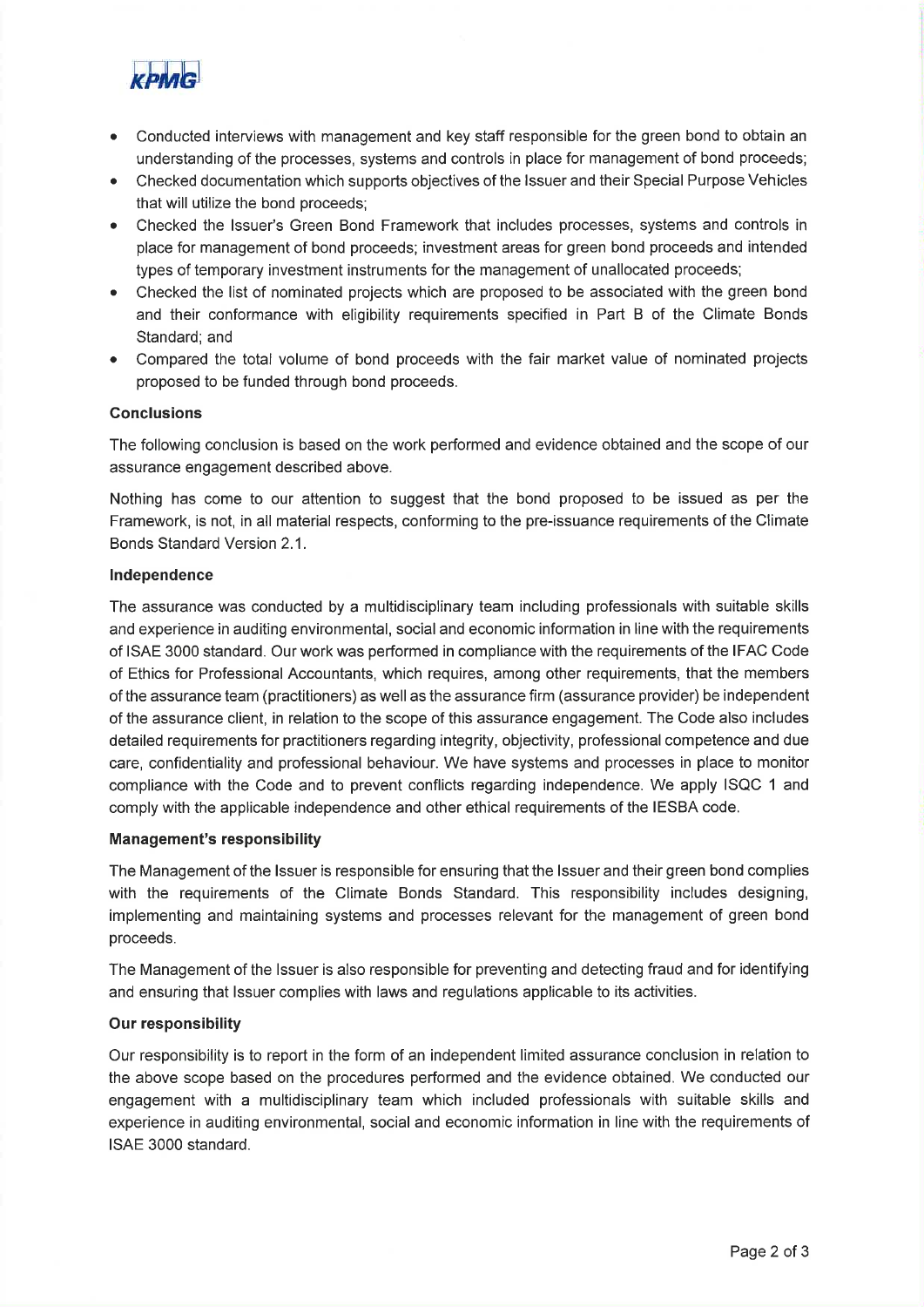

This assurance report is made solely to Issuer in accordance with the terms of our engagement, which include agreed arrangements for disclosure. Our work has been undertaken so that we might state to Issuer those matters we have been engaged to state in this assurance report and for no other purpose. Our assurance report should not be regarded as suitable to be used or relied on by any party wishing to acquire rights against us other than Issuer for any purpose or in any context. Any party other than Issuer who obtains access to our assurance report or a copy thereof and chooses to rely on our assurance report (or any part thereof) will do so at its own risk. To the fullest extent permitted by law, we accept or assume no responsibility and deny any liability to any party other than Issuer for our work, for this independent limited assurance report, or for the conclusions we have reached.

**Manpreet Singh Director KPMG** India 20 April 2018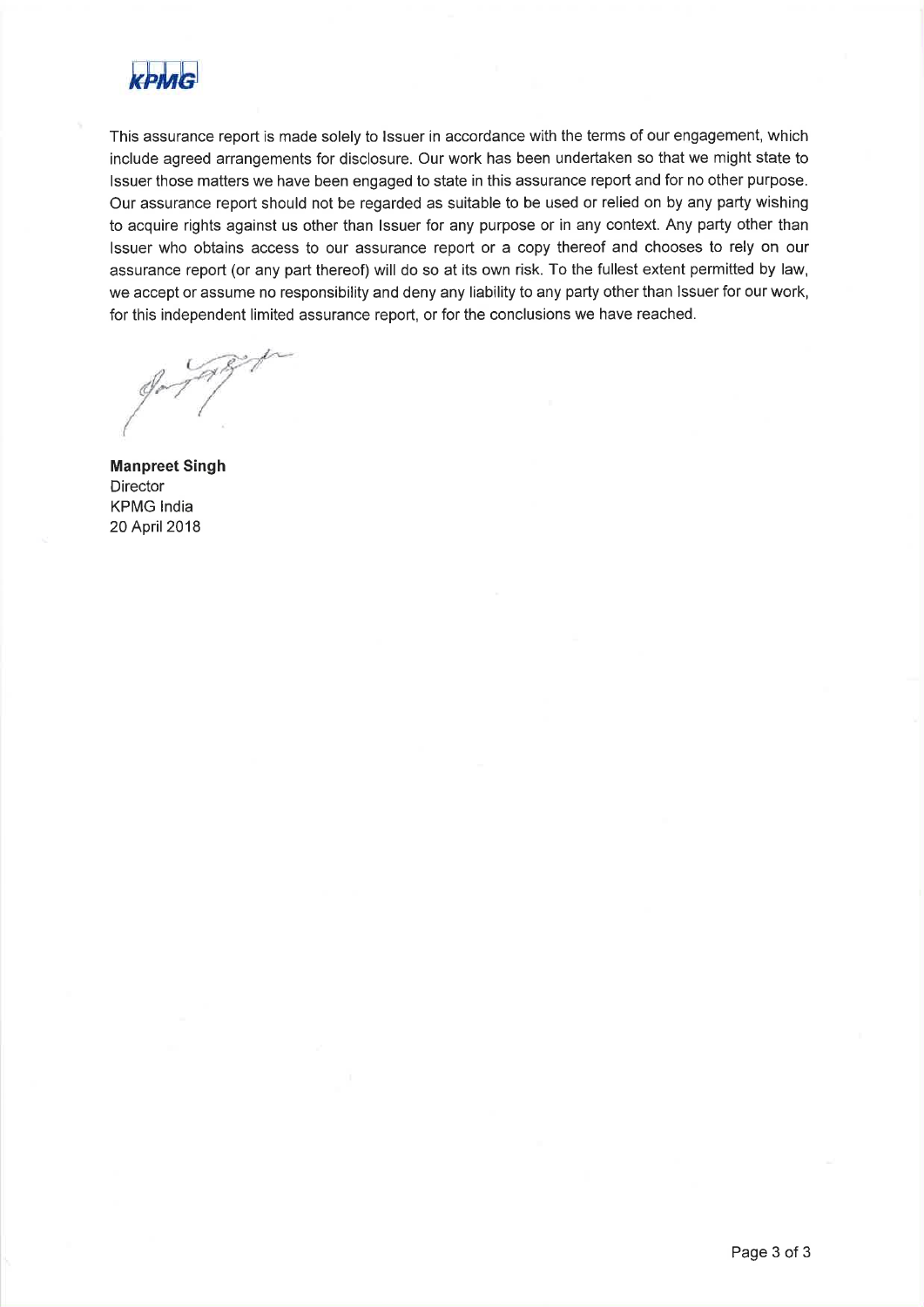THE INFORMATION CONTAINED HEREIN IS FOR INFORMATION PURPOSES ONLY AND DOES NOT CONSTITUTE AN INVITATION OR OFFER TO ACQUIRE, PURCHASE OR SUBSCRIBE FOR SECURITIES.

# **Hero Future Energies Group Green Bond Framework**

Established in 2012, Hero Future Energies Group ("**HFE**") is a power generation company in renewable energy and as well as one of the leading Independent Power Producers in India. HFE is the green energy arm of the Hero Group, the largest two-wheeler manufacturer in the world.

(HFE) is committed to drive development by leading a change in generating energy using renewable resources like wind, sun, hydro and providing sustainable, cost effective, clean power, thereby reducing carbon emissions leading to a greener planet for our future generations. This Framework is applicable to HFE, its associates and all its subsidiaries/SPVs (hereafter referred to as "Company"). In this process, the Company shall strive to:

- Contribute towards clean and sustainable environment with respect to Land, Water and Air.
- Conserve resources by reduction, reuse and recycling.
- Initiate and support measures to optimize usage of renewable energy, increase energy efficiency and reduce GHG emissions.
- Support measures for biodiversity conservation by following the practices of protecting, conserving and restoring ecosystems.
- Be transparent, ethical and fair to all stakeholders.
- Be supportive in developing and enhancing people's standard of living in and around the plants.
- Generate awareness, share knowledge and support training programs on sustainable development among the employees, neighboring communities and public at large.

# **Framework Overview**

For the purpose of issuing Green Bond(s), HFE has developed the following framework which addresses the four key pillars of the Green Bond Principles, 2017 ("2017 GBP")<sup>1</sup>:

- 1. Use of proceeds;
- 2. Process for project evaluation and selection;
- 3. Management of proceeds; and
- 4. Reporting.

For each Green Bond issued, HFE asserts that it will adopt (1) Use of Proceeds (2) Project Evaluation and Selection (3) Management of Proceeds and (4) Reporting, as set out in this Framework. Any HFE subsidiary can issue Green Bonds under this Framework.

The Green Bond Framework is established in accordance with the Climate Bonds Standard version 2.1. This framework also adheres to the Green Bond Principles, 2017 for which the International Capital Markets Association (ICMA) serves as Secretariat.<sup>2</sup>

l

<sup>&</sup>lt;sup>1</sup> https://www.icmagroup.org/assets/documents/Regulatory/Green-Bonds/GreenBondsBrochure-JUNE2017.pdf

<sup>&</sup>lt;sup>2</sup> https://www.icmagroup.org/assets/documents/Regulatory/Green-Bonds/GreenBondsBrochure-JUNE2017.pdf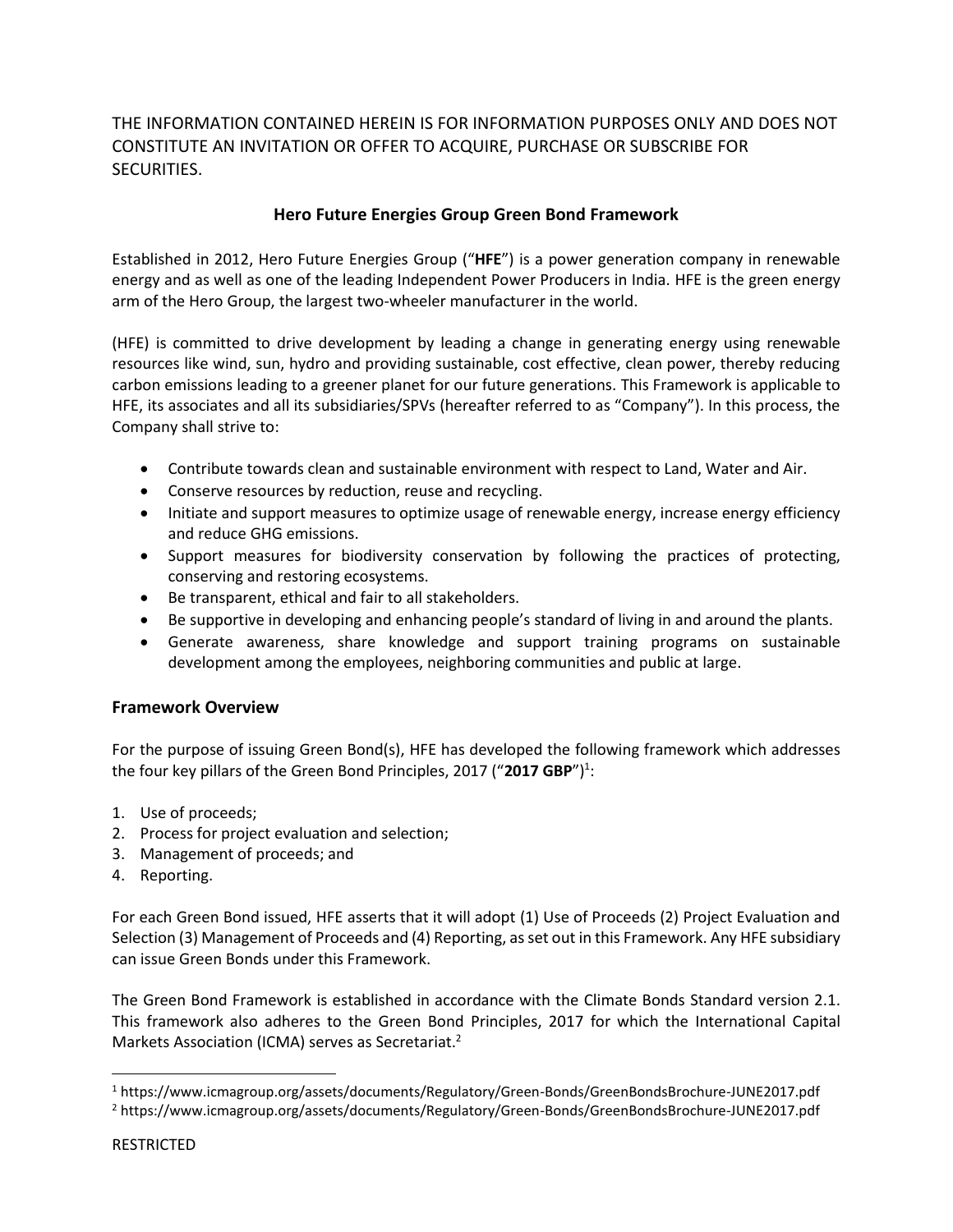# **1. Use of Proceeds**

The net proceeds of the Green Bond(s) will be used to fund or refinance, in whole or in part, new or existing eligible green projects that meet one or more of the following categories of eligibility as recognised in the 2017 GBP ("**Eligible Green Projects**"):

| <b>Project Category</b> | <b>Eligible Green Assets and Projects for HFE</b>                                                                                                                                                                                                                                                                                                                            | <b>Sample Projects</b>                                                                                                                                                                                                           |
|-------------------------|------------------------------------------------------------------------------------------------------------------------------------------------------------------------------------------------------------------------------------------------------------------------------------------------------------------------------------------------------------------------------|----------------------------------------------------------------------------------------------------------------------------------------------------------------------------------------------------------------------------------|
| Renewable<br>Energy     | Development, deployment, and generation<br>$\bullet$<br>of energy from renewable sources including<br>the below and the ancillary infrastructure<br>including but not limited to development of<br>land, transmission lines and sub-stations for<br>each projects:<br>Wind power plants<br>Solar PV (grid-connected)<br>Rooftop solar<br>Wind-solar hybrid<br>Energy storage | Construction<br>and<br>$\bullet$<br>development of 75.6 MW<br>wind power<br>project<br>in.<br>Maharashtra, India<br>Construction<br>and<br>$\bullet$<br>development of a 300 MW<br>solar power<br>project in<br>Rajasthan, India |

## **2. Process for Project Evaluation and Selection**

The Eligible Green Projects are identified and selected via 'Investment Note' which is prepared, prior to investment in a renewable project, based upon project appraisals carried out by investment committee. The investment proposals are reviewed by the Investment Committee as per the investment policy of the group which is approved by the Board of Directors and/or amended from time to time.

While preparing the Investment Note, HFE's Investments Team, which consists of senior company executives, will make an assessment of potentially eligible projects on the basis of above framework (see"1. Use of Proceeds") to determine if the proceeds of the green bond issuance can be deployed to any of those projects. If these criteria are met, the Investments Team will recommend the utilization of proceeds from the bond issuance to respective eligible Green Projects for approval by the Investment Committee and Company Board.

In respect of subsequent issuance of green bonds or changes to the initial list of projects, the aforementioned assessment and approval process will be carried out by the company.

# **3. Management of Proceeds**

The company will establish internal tracking systems to monitor and account for the allocation of the proceeds. Unallocated proceeds shall be held in temporary investment instruments that are cash, corporate liquid term deposits/ term deposit with commercial banks, units of debt mutual funds or government securities permitted as per the company's investment policy and applicable guidelines of Reserve Bank of India.

The company shall not nominate any existing Eligible Green Projects to other Climate Bonds unless: